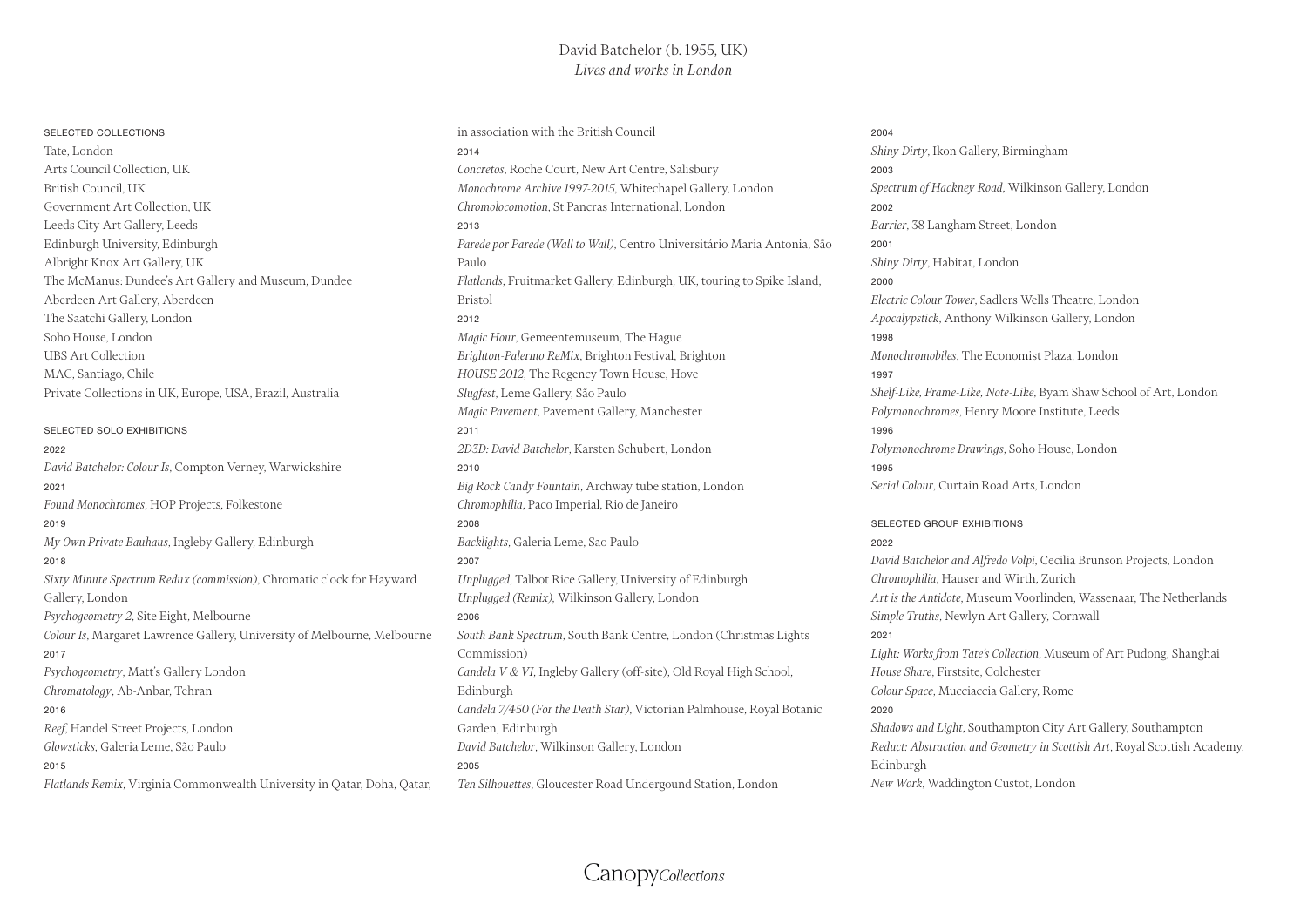# David Batchelor (b. 1955, UK) *Lives and works in London*

*Ideas Travel Faster Than Light*, Mecklenburgh Square Garden Project, London *Summer Exhibition*, Royal Academy, London 2019 *David Batchelor and Alfredo Vollpi*, Case Leme, Sao Paulo *Summer Exhibition*, Royal Academy, London *Habitat: Artists Making Furniture Or Things That Might Be Confused As Furniture*, JGM Gallery, London *Colour is a Verb*, Dominik Mersch Gallery, Sydney *Objects of Wonder: British Sculptures from 1950s – present*, Palais Populaire, Berlin *Criminal Ornamentation*, Royal Albert Memorial Museum, Exeter 2018 *PRISM: The Art and Science of Light*, The Glucksman, Cork *TWENTY*, Ingleby Gallery, Edinburgh *The Monochrome: New Beginnings*, JPNF Museum, Dubai *Summer Exhibiton*, Royal Academy, London *The Everyday and Extraordinary*, Birmingham Museums and Art Gallery, Birmingham *Monochrome: Empty and Full*, Margaret Lawrence Gallery, University of Melbourne *Criminal Ornamentation*, Royal Albert Memorial Museum, Exeter *Great Artists / Great Teachers*, The Levinsky Gallery, University of Plymouth *A Certain Darkness*, CaixaForum, Barcelona *Sette Opere per la Misericordia*, Chiesa del Pio Monte della Misericordia, Naples 2017 *Totem: Spirit Beings & Sacred Objects*, Saatchi Gallery, London *Art of the Postcard*, Handel Street Projects, London *Purity is a Myth*, Roesler Hotel, Sao Paolo *Colour Is*, Waddington Custot, London *Between Poles and Tides*, Talbot Rice Gallery, Edinburgh *A Certain Kind of Light*, Towner Art Gallery, Eastbourne 2016 *Night in the Museum*, The Gas Hall, Birmingham Museum and Art Gallery, Birmingham

*Five Years*, Pippy Houldsworth Gallery, London *Three Triptychs*, Intra Gallery, Naples *Neon: The Charged Line*, Grundy Art Gallery, Blackpool *Night in the Museum*, Longside Gallery, Yorkshire Sculpture Park *Seeing Round Corners*, Turner Contemporary, Margate *Light Show*, CorpArtes, Santiago *FOUND*, The Foundling Museum, London 2015 *Light Show*, Sharjah Art Foundation, Al Mareija, Arts Area, Sharjah *Sprayed*, Gagosian Gallery, London *Light Show*, Museum of Contemporary Art, Sydney *Trial/Error/Art*, Holden Gallery, Unievrsity of Manchester *In Light of Monochrome*, Dye House Gallery, Bradford 2014 *Abstract Drawing*, Drawing Room, London *Light Show*, Auckland Art Gallery Toi o Tamaki, New Zealand *The Social Bases of Abstract Art*, Uptown Gallery, Ramsgate *Colour on Paper*, Galeria Leme, Sao Paulo *Leaping the Fence*, Hestercombe House, Taunton, UK *Summer Exhibition*, Royal Academy of Art, London *50 Years On: The Centre of Contemporary Cultural Studies*, MAC Birmingham *Somewhat Abstract*, Nottingham Contemporary, Nottingham *Uniquo*, Galeria Carbono, Sao Paulo *Shelf Show*, Galerie Tom Christofferson, Copenhagen 2013 *Once upon a time and a very good time it was…*, Ingleby Gallery, Edinburgh *Why Painting Now?*, Vienna *White*, Nederlands Fotomuseum, Rotterdam *Touching Colour*, Hatton Gallery, Newcastle-Upon-Tyne *Just what is it that makes today's homes so different, so appealing?*, New Art Centre, Salisbury *Drawing Biennial 2013*, Drawing Room, London *Tell me whom you haunt: Marcel Duchamp and the contemporary readymade*, Blain Southern, London *Fragile*, Isola di San Maggiore, Venice *Light Show*, Hayward Gallery, London

#### 2012

*Illuminated*, QUAD Gallery, Derby *Luz na Cidade*, Centro Cultural Justiça Federal, Rio de Janeiro *Summer Exhibition*, Royal Academy of Art, London *The Curator's Egg Altera Pars*, Anthony Reynolds Gallery, London *Phantom Limb, LiMAC*, Museo de Arte Contemporaneo de Lima, Lima *With an Apple I Will Astonish*, Large Glass, London 2011 *Gravity's Rainbow*, Ingleby Gallery, Edinburgh *Lumiere*, various venues, Durham, UK *Richard Of York Gave Battle In Vain*, Whitechapel Gallery, London *The Shape of Things to Come: New Sculpture Part 1*, The Saatchi Gallery, London *A Painting Show*, Autocentre, Berlin 2010 *Kupferstichkabinett: Between Thought and Action*, White Cube, London *Fast Forward – Arte Contemporanea Britanica no Brasil*, Sao Paulo *Biennale für Internationale Lichtkunst*, Unna, Germany *The Gathering, Longside Gallery*, Yorkshire Sculpture Park, Yorkshire *FIAT LUX*, Meuse de Arte Contemporaneo Gas Natural de la Coruna, Spain *Open Light in Private Spaces Biennale fur Internationale Lichtkunst*, Unna, Germany *Party*, New Art Gallery, Walsall, UK 2009 *Almost Nothing*, Laure Genillard Gallery, London *Boule to Braid*, Lisson Gallery, London *Repeat Please*, Stedelijk Museum's, Hertogenbosch, The Netherlands *Presque Rien III*, Laure Genillard Gallery, London *Colour Chart: Reinventing Colour, 1950 to Today*, Tate Liverpool *The Sculpture Show*, V22, London, UK *Kaleidoscopic Revolver*, Hanjiyun Contemporary Space, Beijing and Total Museum of Contemporary Art, Seoul *Better than Grey*, Bury St Edmunds Art Gallery, Suffolk *London Calling: Who Gets to Run the World? - Far from England*, Total Museum of Contemporary Art, Seoul *A Twilight Art*, Harris Lieberman Gallery, New York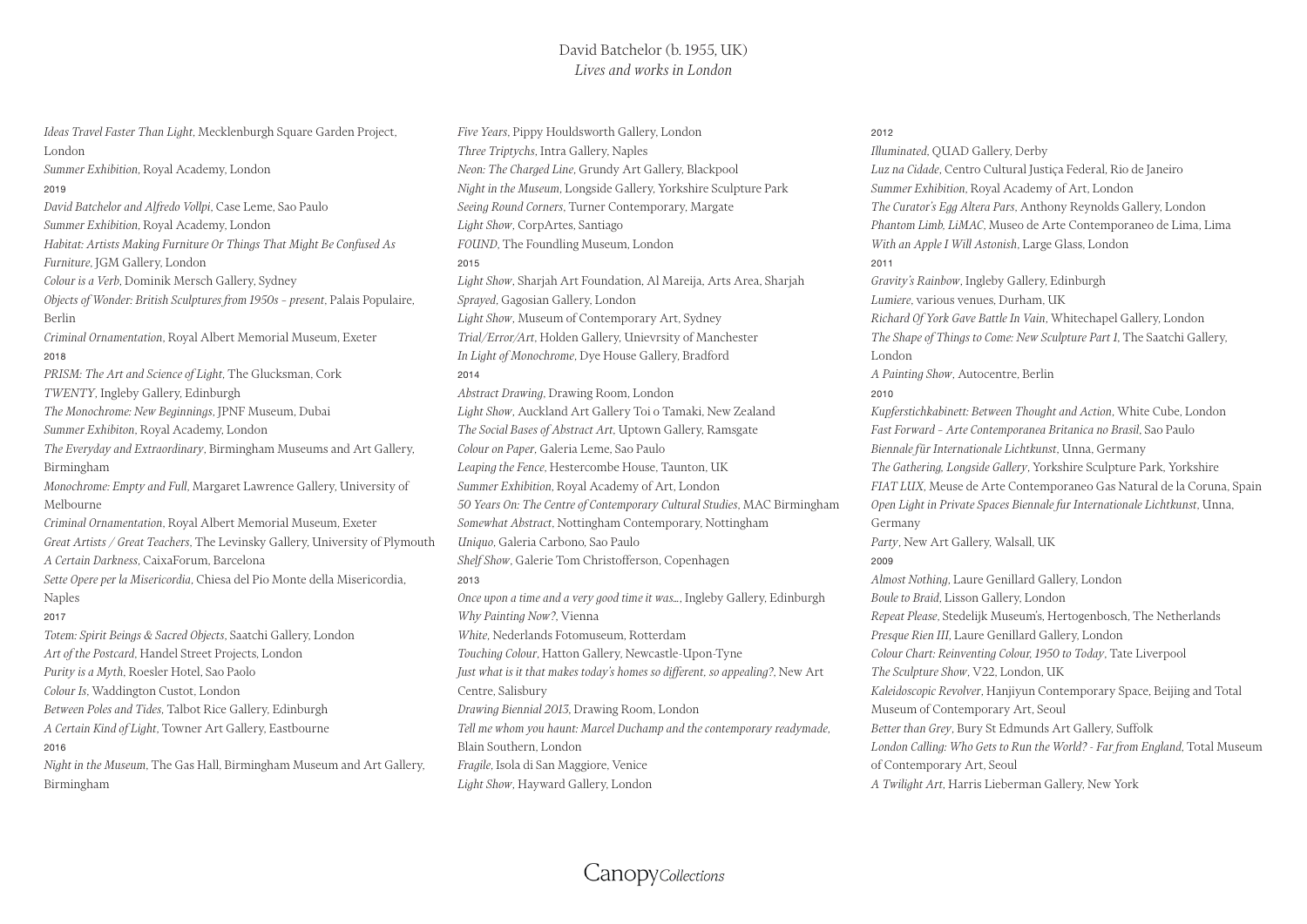#### 2008

*Sculpture from the Scrapyard*, Henry Moore Institute, Leeds *Conversations*, Kettle's Yard Museum & Art Gallery, Cambridge *Irony & Gesture*, Kukje Gallery, Seoul *Color Chart: Reinventing Colour, 1950 to Today*, MoMA, New York 1st Folkestone Trienniale – Tales of time and space, Folkestone 2007 *David Batchelor & Nikolai Suetin*, Ingleby Gallery, Edinburgh *Echo Room*, Alcala 31, Madrid, Spain (organized in collaboration with the British Council) *Passion Complex: Selected Works from the Albright-Knox Art Gallery*, 21st Century Museum of Contemporary Art, Kanazawa *Shifting Ground*, Angel Row Gallery, Nottingham *Front Room / Killing Room*, David Risley Gallery, London *Rummage: Sculptors' Drawings*, The Winchester Gallery, Winchester *Light*, Winchester Cathedral, Winchester *Abstraction: Extracting from the World*, Millenium Galleries, Sheffield 2006 *Thread*, Ingleby Gallery, Edinburgh *A noir, E blanc, I rouge, U vert, O bleu. Farben*, Kunstmuseum Magdeburg – Kloster Unser Lieben Frauen, Magdeburg, Germany *Edinburgh Art Festival*: off-site projects at the Palm House, Botanic Gardens and Old School, Edinburgh *Multiplication*, Museo de Arte Contemporáneo, Universidad de Chile, Santiago, Chile *Materical World – Sculpture from the Arts Council Collection*, Gallery of Modern Art, Glasgow *Backdrop*, Bloomberg Space, London 2005 *Radiance*, Off-site projects in the Merchants' Quarter, Glasgow *Double Meaning*, Galeria Leme, São Paulo *David Batchelor and Joao Paulo Feliciano*, Galerie Leme, Sao Paulo (curated by Jacopo Crivelli Visconti) *The Art of White*, The Lowry, Salford *Extreme Abstraction*, Albright Knox Art Gallery, Buffalo, New York

*Tall Stories*, MOT, London

*Contrabandistas de Imágenes*, Museum of Contemporary Art, Santiago, Chile *Colour my World*, Riflemaker, London *Untitled*, Marc Selwyn Gallery, Los Angeles (curated by Melissa Dalrymple) 2004 26th Biennal de Sao Paulo, Sao Paulo *Sodium and Asphalt*, Museo Rufino Tamayo, Mexico City *Some Versions of Light*, The Telephone Repeater Station, Richmond, North Yorkshire *Chromosexuals*, Galleri Bouhlou, Bergen *One Night Stand*, PEARL at El Montan Motor Hotel, Mexico 2003 *In Good Form: Recent Sculpture from the Arts Council Collection*, Longside Gallery, Yorkshire Sculpture Park, UK *Primary Colours*, City Gallery, Leicester *Embargo*, Aubery Square, London *Days Like These*: Tate Triennial of Contemporary British Art 2003, Tate Britain, London 2002 *Furori Uso*, Ferrotel, Pescara, Italy *Colour Love*, Johnson County Community College, Kansas, USA *New Religious Art*, Liverpool Biennial, Liverpool Henry Peacock Gallery, London 2001 *Ruby*, PEARL, London *The Magic Hour: Art and Las Vegas*, Neue Galerie, Graz *Another Britannia*, Tecla Sala, Barcelona touring to Foundacion Marcelino Botin, Santander *Amidst Concrete, Clay and General Decay*, Konstfack Gallery, Stockholm 2000 *Perfidy*, Monastere de la Tourette, France and Kettles Yard, Cambridge *British Art Show 5*, Edinburgh, Southampton, Cardiff and Birmingham *Fact and Value*, Charlotttenberg Palace, Copenhagen 1999 *NINENINENINETYNINE*, Wilkinson Gallery, London *Postmark – An Abstract Effect*, Site Santa Fe, Santa Fe, New Mexico, USA *Limitless*, Galerie Krinzinger, Vienna

### 1998

*Then and Now*, Lisson Gallery, London 1997 *East International*, The Sainsbury Centre/Norwich School of Art, Norwich 1996 *Station Transformation*, Central Bus Station, Tel Aviv 1993 *July*, Victoria Miro Gallery, London 1991 *Approaches to Realism*, Bluecoat Gallery, Liverpool 1990 *Rotation*, Esther Schipper Gallery, Cologne

COMMISSIONS 2019 *King's Xmas*, site-specific sculpture, Kings Cross Station, London 2018 *Richard of York Gave Battle In Vain*, site-specific sculpture, Eddington, Cambridge *Homage to Doctor Mirabilis*, site-specific sculpture, Westgate Centre, Oxford 2017 *Sixty Minute Spectrum*, commission, Chromatic clock for Hayward Gallery, London 2016 *Dublin Glowstick*, site-specific sculpture, Fidelity Offices, Dublin 2015 *Plato's Disco*, site-specific sculpture, Whitworth Art Galleries, Manchester *19-20-21*, site-specific installation, Lyric Theatre, London *Chromocochere*, temporary site-specific sculpture MK Gallery, Milton Keynes *Chromorama*, site specific installation, Broadgate, London 2014 *Chromolocomotion*, site-specific installation, St. Pancras International Station, London 2010

*Spectrum on the Hill*, site-specific installation, Haman the Hill, Seoul